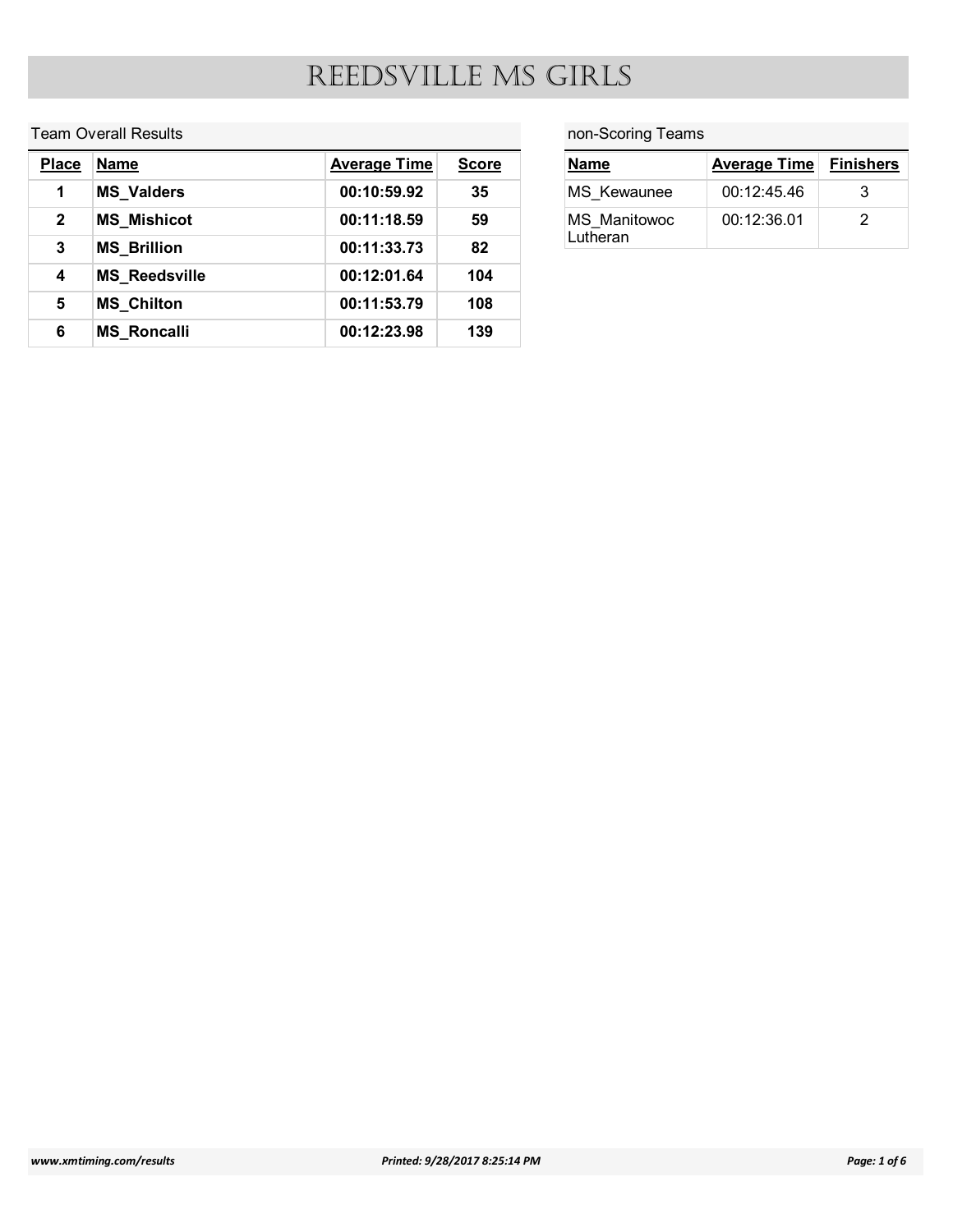#### Team Results

| <b>Team Results</b> |                      |                         |              |                                                 |                     |                            |                   |
|---------------------|----------------------|-------------------------|--------------|-------------------------------------------------|---------------------|----------------------------|-------------------|
|                     |                      |                         |              | REEDSVILLE MS GIRLS                             |                     |                            |                   |
|                     |                      |                         |              |                                                 |                     |                            |                   |
| <b>Place</b>        | <b>Team Name</b>     |                         |              |                                                 | <b>Average Time</b> | # of Finishers             | <b>Team Score</b> |
| 1                   | <b>MS_Valders</b>    |                         |              |                                                 | 00:10:59.92         | 20                         | 35                |
|                     | <b>Team Position</b> | <b>Overall Position</b> | Bib#         | <b>Name</b>                                     |                     | <b>Time</b>                | <b>Score</b>      |
|                     | -1                   | $\mathbf{1}$            | 4233         | <b>Alayna Litz</b>                              |                     | 00:10:30.92                | $\mathbf 1$       |
|                     | $\mathbf{2}$         | 5                       | 3104         | <b>Hannah Welch</b>                             |                     | 00:10:53.10                | 5                 |
|                     | 3                    | 6                       | 4244         | <b>Carissa Hammel</b>                           |                     | 00:10:56.75                | 6                 |
|                     | 4<br>5               | 10<br>16                | 4234<br>4240 | sage Meyer                                      |                     | 00:11:08.36<br>00:11:30.48 | 9<br>14           |
|                     | 6                    | 17                      | 4238         | <b>Elizabeth Backus</b><br><b>Alexis Alfson</b> |                     | 00:11:32.14                | (15)              |
|                     | $\overline{7}$       | 25                      | 4235         | Kristin Pederson                                |                     | 00:11:51.87                | (23)              |
| $\mathbf{2}$        | <b>MS_Mishicot</b>   |                         |              |                                                 | 00:11:18.59         | 13                         | 59                |
|                     | <b>Team Position</b> | <b>Overall Position</b> | Bib#         | <b>Name</b>                                     |                     | <b>Time</b>                | <b>Score</b>      |
|                     | -1                   | 3                       | 3093         | Zoi Campion                                     |                     | 00:10:43.64                | 3                 |
|                     | $\mathbf{2}$         | 11                      | 3100         | <b>Lacey Tauschek</b>                           |                     | 00:11:13.13                | $10$              |
|                     | 3                    | 13                      | 3099         | <b>Cora Stodola</b>                             |                     | 00:11:20.16                | 12                |
|                     |                      | 14                      | 3096         | <b>Brooke Grossheim</b>                         |                     | 00:11:24.83                | 13                |
|                     | 5                    | 23                      | 4215         | <b>Melissa Wotachek</b>                         |                     | 00:11:51.19                | 21                |
|                     | 6                    | 24                      | 4072         | Kailey Tulachka                                 |                     | 00:11:51.29                | (22)              |
|                     | $\overline{7}$       | 43                      | 4078         | <b>Kennedy Watkins</b>                          |                     | 00:12:45.11                | (34)              |
| 3                   | <b>MS_Brillion</b>   |                         |              |                                                 | 00:11:33.73         | 12                         | 82                |
|                     | <b>Team Position</b> | <b>Overall Position</b> | Bib#         | <b>Name</b>                                     |                     | <b>Time</b>                | <b>Score</b>      |
|                     | 1                    | $\mathbf{2}$            | 3073         | Hilary' Sonnabend                               |                     | 00:10:35.74                | $\mathbf{2}$      |
|                     | $\mathbf{2}$         | 12                      | 3072         | <b>Bailee Schlender</b>                         |                     | 00:11:13.52                | 11                |
|                     | 3                    | 20                      | 3063         | <b>Sophia Galoff</b>                            |                     | 00:11:39.00                | 18                |
|                     |                      | 29                      | 3064         | <b>Jordan Giese</b>                             |                     | 00:12:06.20                | ${\bf 25}$        |
|                     | 5<br>6               | 30<br>31                | 3066<br>3071 | <b>Madylin Gulley</b>                           |                     | 00:12:14.18<br>00:12:16.09 | 26                |
|                     | $\overline{7}$       | 33                      | 3062         | Kristen Roggenbauer<br>Libbi Delanty            |                     | 00:12:16.74                | (27)<br>(29)      |
| 4                   | <b>MS_Reedsville</b> |                         |              |                                                 | 00:12:01.64         | $\overline{\mathbf{7}}$    | 104               |
|                     | <b>Team Position</b> | <b>Overall Position</b> | <u>Bib#</u>  | <b>Name</b>                                     |                     | <b>Time</b>                | <b>Score</b>      |
|                     | 1                    | 4                       | 4220         | <b>Ava Meulemans</b>                            |                     | 00:10:52.47                | 4                 |
|                     | $\mathbf{2}$         | 9                       | 4219         | Makayla Junk                                    |                     | 00:11:05.77                | 8                 |
|                     | 3                    | 19                      | 4217         | Kayla Bubolz                                    |                     | 00:11:33.01                | 17                |
|                     | 4                    | 47                      | 4216         | <b>Samantha Braun</b>                           |                     | 00:13:00.94                | 36                |
|                     | 5                    | 54                      | 4221         | <b>Grace Rezba</b>                              |                     | 00:13:36.03                | 39                |
|                     | 6                    | 59                      | 4222         | Samantha Stahl                                  |                     | 00:13:44.05                | (41)              |
|                     | $\overline{7}$       | 60                      | 4218         | Cameran Hoefner                                 |                     | 00:13:48.09                | (42)              |
|                     | <b>MS_Chilton</b>    |                         |              |                                                 | 00:11:53.79         | 13                         |                   |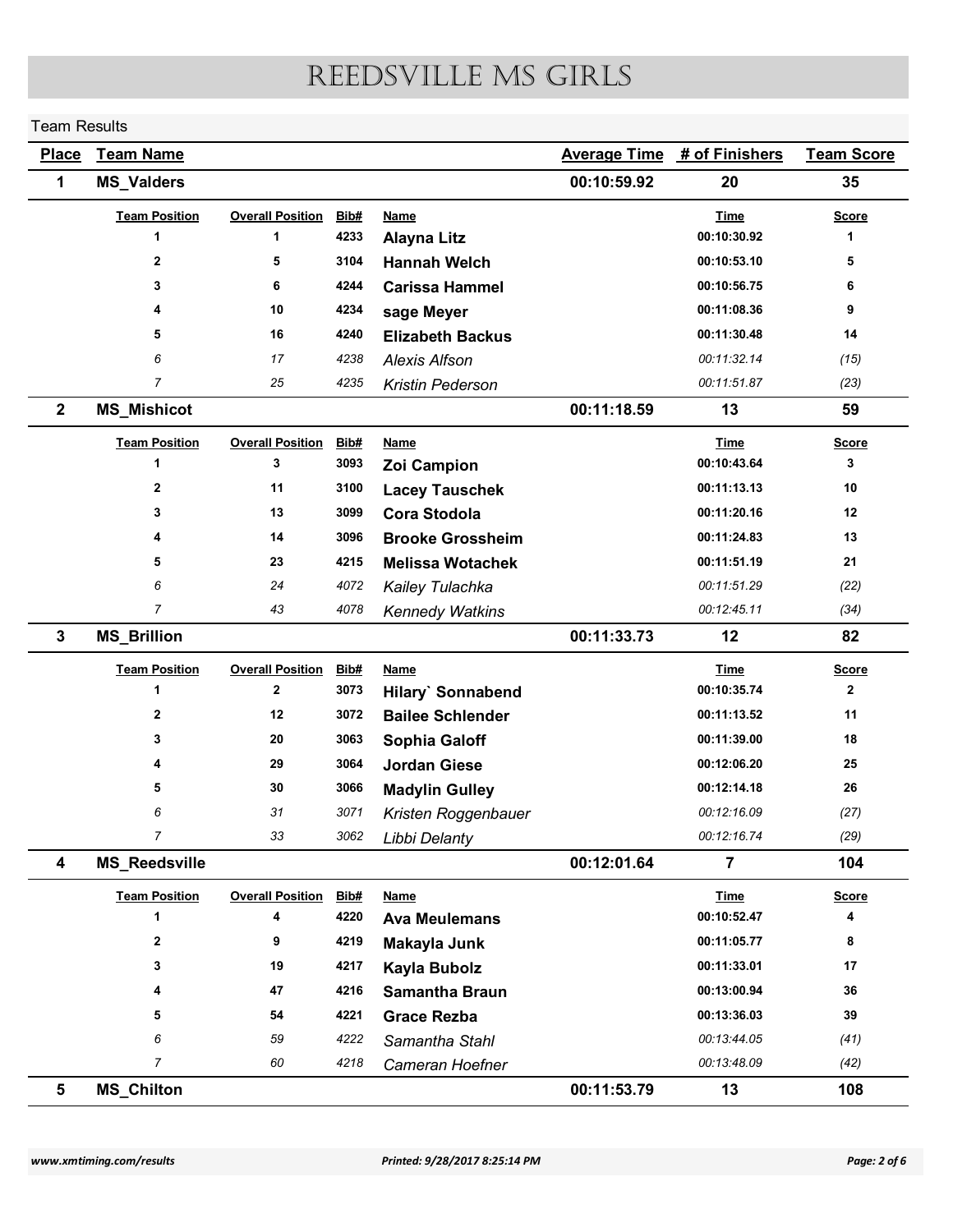|   |                      |                              |      | REEDSVILLE MS GIRLS  |             |                |
|---|----------------------|------------------------------|------|----------------------|-------------|----------------|
|   |                      |                              |      |                      |             |                |
|   | <b>Team Position</b> | <b>Overall Position Bib#</b> |      | <b>Name</b>          | <b>Time</b> | <b>Score</b>   |
|   | 1                    | $\overline{7}$               | 3078 | <b>Morgan Geiger</b> | 00:10:57.82 | $\overline{7}$ |
|   | $\mathbf{2}$         | 21                           | 3076 | Sofia Billmann       | 00:11:47.72 | 19             |
|   | $\mathbf{3}$         | 27                           | 3077 | <b>Afton Frank</b>   | 00:12:00.10 | 24             |
|   | 4                    | 32                           | 3084 | <b>Olivia Lisowe</b> | 00:12:16.49 | 28             |
|   | 5                    | 36                           | 3079 | <b>Emily Heller</b>  | 00:12:26.82 | 30             |
|   | 6                    | 39                           | 3083 | Sophie Kahlow        | 00:12:38.16 | (32)           |
|   | $\overline{7}$       | 40                           | 3086 | Madisyn Tasch        | 00:12:40.18 | (33)           |
| 6 | <b>MS_Roncalli</b>   |                              |      | 00:12:23.98          | 9           | 139            |
|   | <b>Team Position</b> | <b>Overall Position Bib#</b> |      | <b>Name</b>          | <b>Time</b> | <b>Score</b>   |
|   | 1                    | 18                           | 4224 | <b>Emma Bond</b>     | 00:11:32.95 | 16             |
|   | $\mathbf{2}$         | ${\bf 22}$                   | 4226 | <b>Laurin Hamann</b> | 00:11:49.86 | ${\bf 20}$     |
|   | 3                    | 37                           | 4232 | Jenna Wall           | 00:12:31.63 | 31             |
|   | 4                    | $\bf 44$                     | 4223 | <b>India Anclam</b>  | 00:12:51.81 | ${\bf 35}$     |
|   | 5                    | ${\bf 50}$                   | 4231 | <b>Marina Simmer</b> | 00:13:13.66 | $37\,$         |
|   | $\boldsymbol{6}$     | $52\,$                       | 4229 | <b>Grace Pribyl</b>  | 00:13:32.91 | (38)           |
|   |                      | $57\,$                       | 4228 | Joslyn Lara          | 00:13:40.67 | (40)           |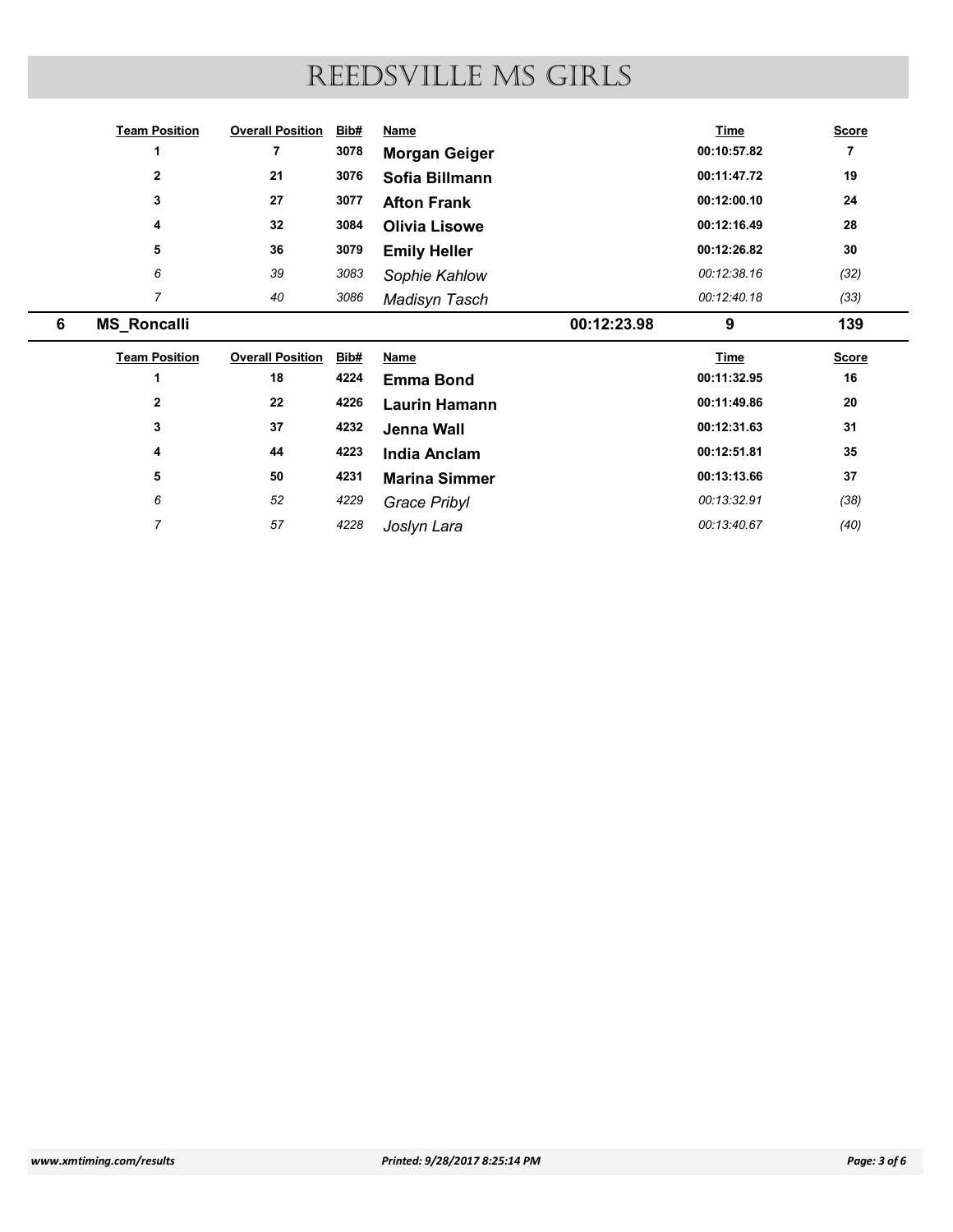# Individual Overall Results

| <b>Individual Overall Results</b><br><b>Overall</b> |                  |              |                                            |                               |                            |                                          |              |
|-----------------------------------------------------|------------------|--------------|--------------------------------------------|-------------------------------|----------------------------|------------------------------------------|--------------|
|                                                     | <b>Score</b>     | Bib#         | <b>Name</b>                                | <b>Class</b>                  | <b>Time</b>                | Team                                     |              |
| 1                                                   | $\mathbf 1$      | 4233         | <b>Alayna Litz</b>                         | 8th                           | 00:10:30.92                | <b>MS_Valders</b>                        |              |
| $\mathbf 2$                                         | $\boldsymbol{2}$ | 3073         | Hilary` Sonnabend                          | 7th                           | 00:10:35.74                | <b>MS_Brillion</b>                       |              |
| 3                                                   | 3                | 3093         | Zoi Campion                                | 7th                           | 00:10:43.64                | <b>MS_Mishicot</b>                       |              |
| 4                                                   | 4                | 4220         | <b>Ava Meulemans</b>                       | 5th                           | 00:10:52.47                | <b>MS_Reedsville</b>                     |              |
| 5                                                   | 5                | 3104         | <b>Hannah Welch</b>                        | 5th                           | 00:10:53.10                | <b>MS_Valders</b>                        |              |
| 6                                                   | 6                | 4244         | <b>Carissa Hammel</b>                      | 8th                           | 00:10:56.75                | <b>MS_Valders</b>                        |              |
| $\overline{\mathbf{7}}$                             | $\overline{7}$   | 3078         | <b>Morgan Geiger</b>                       | 8th                           | 00:10:57.82                | <b>MS_Chilton</b>                        |              |
| 8                                                   | 0                | 3442         | <b>Ashlyn Pribek</b>                       |                               | 00:11:00.83                | MS_Kewaunee                              |              |
| 9                                                   | 8                | 4219         | Makayla Junk                               | 8th                           | 00:11:05.77                | <b>MS_Reedsville</b>                     |              |
| 10                                                  | 9                | 4234         | sage Meyer                                 | 8th                           | 00:11:08.36                | <b>MS_Valders</b>                        |              |
| 11                                                  | 10               | 3100         | <b>Lacey Tauschek</b>                      | 8th                           | 00:11:13.13                | <b>MS_Mishicot</b>                       |              |
| 12                                                  | 11               | 3072         | <b>Bailee Schlender</b>                    | 7th                           | 00:11:13.52                | <b>MS_Brillion</b>                       |              |
| 13                                                  | 12               | 3099         | Cora Stodola                               | 6th                           | 00:11:20.16                | <b>MS_Mishicot</b>                       |              |
| 14                                                  | 13               | 3096         | <b>Brooke Grossheim</b>                    | 7th                           | 00:11:24.83                | <b>MS_Mishicot</b>                       |              |
| 15                                                  | 0                | 3090         | Grace Zander                               | 8th                           | 00:11:28.38                | MS_Manitowoc Lutheran                    |              |
| 16                                                  | 14               | 4240         | <b>Elizabeth Backus</b>                    | 5th                           | 00:11:30.48                | <b>MS_Valders</b>                        |              |
| 17                                                  | (15)             | 4238         | <b>Alexis Alfson</b>                       | 5th                           | 00:11:32.14                | MS_Valders                               |              |
| 18                                                  | 16               | 4224         | <b>Emma Bond</b>                           |                               | 00:11:32.95                | <b>MS_Roncalli</b>                       |              |
| 19                                                  | 17               | 4217         | Kayla Bubolz                               | 5th                           | 00:11:33.01                | <b>MS_Reedsville</b>                     |              |
| 20                                                  | 18               | 3063         | Sophia Galoff                              | 6th                           | 00:11:39.00                | <b>MS_Brillion</b>                       |              |
| 21                                                  | 19               | 3076         | Sofia Billmann                             | 8th                           | 00:11:47.72                | <b>MS_Chilton</b>                        |              |
| 22                                                  | 20               | 4226         | <b>Laurin Hamann</b>                       | 6th                           | 00:11:49.86                | <b>MS_Roncalli</b>                       |              |
| 23<br>24                                            | 21<br>(22)       | 4215<br>4072 | <b>Melissa Wotachek</b><br>Kailey Tulachka | 7th<br>7th                    | 00:11:51.19<br>00:11:51.29 | <b>MS_Mishicot</b><br><b>MS_Mishicot</b> |              |
| 25                                                  | (23)             | 4235         | Kristin Pederson                           | 7th                           | 00:11:51.87                | MS_Valders                               |              |
| 26                                                  | 0                | 3101         | Sophie Rohn                                | 5th                           | 00:11:56.71                | MS_Valders                               |              |
| 27                                                  | 24               | 3077         | <b>Afton Frank</b>                         | 7th                           | 00:12:00.10                | <b>MS_Chilton</b>                        |              |
| 28                                                  | 0                | 4245         | <b>Brooke Lau</b>                          | 5th                           | 00:12:01.15                | MS_Valders                               |              |
| 29                                                  | 25               | 3064         | <b>Jordan Giese</b>                        | 8th                           | 00:12:06.20                | <b>MS_Brillion</b>                       |              |
| 30                                                  | 26               | 3066         | <b>Madylin Gulley</b>                      | 7th                           | 00:12:14.18                | <b>MS_Brillion</b>                       |              |
| 31                                                  | (27)             | 3071         | Kristen Roggenbauer                        | 7th                           | 00:12:16.09                | <b>MS_Brillion</b>                       |              |
| 32                                                  | 28               | 3084         | <b>Olivia Lisowe</b>                       | 7th                           | 00:12:16.49                | <b>MS_Chilton</b>                        |              |
| 33                                                  | (29)             | 3062         | Libbi Delanty                              | 7th                           | 00:12:16.74                | <b>MS_Brillion</b>                       |              |
| 34                                                  | 0                | 4242         | Laila DeNoyer                              | 7th                           | 00:12:18.43                | MS_Valders                               |              |
| 35                                                  | 0                | 3103         | Andie Taylor                               | 6th                           | 00:12:24.36                | MS_Valders                               |              |
|                                                     |                  |              |                                            |                               |                            |                                          |              |
| www.xmtiming.com/results                            |                  |              |                                            | Printed: 9/28/2017 8:25:14 PM |                            |                                          | Page: 4 of 6 |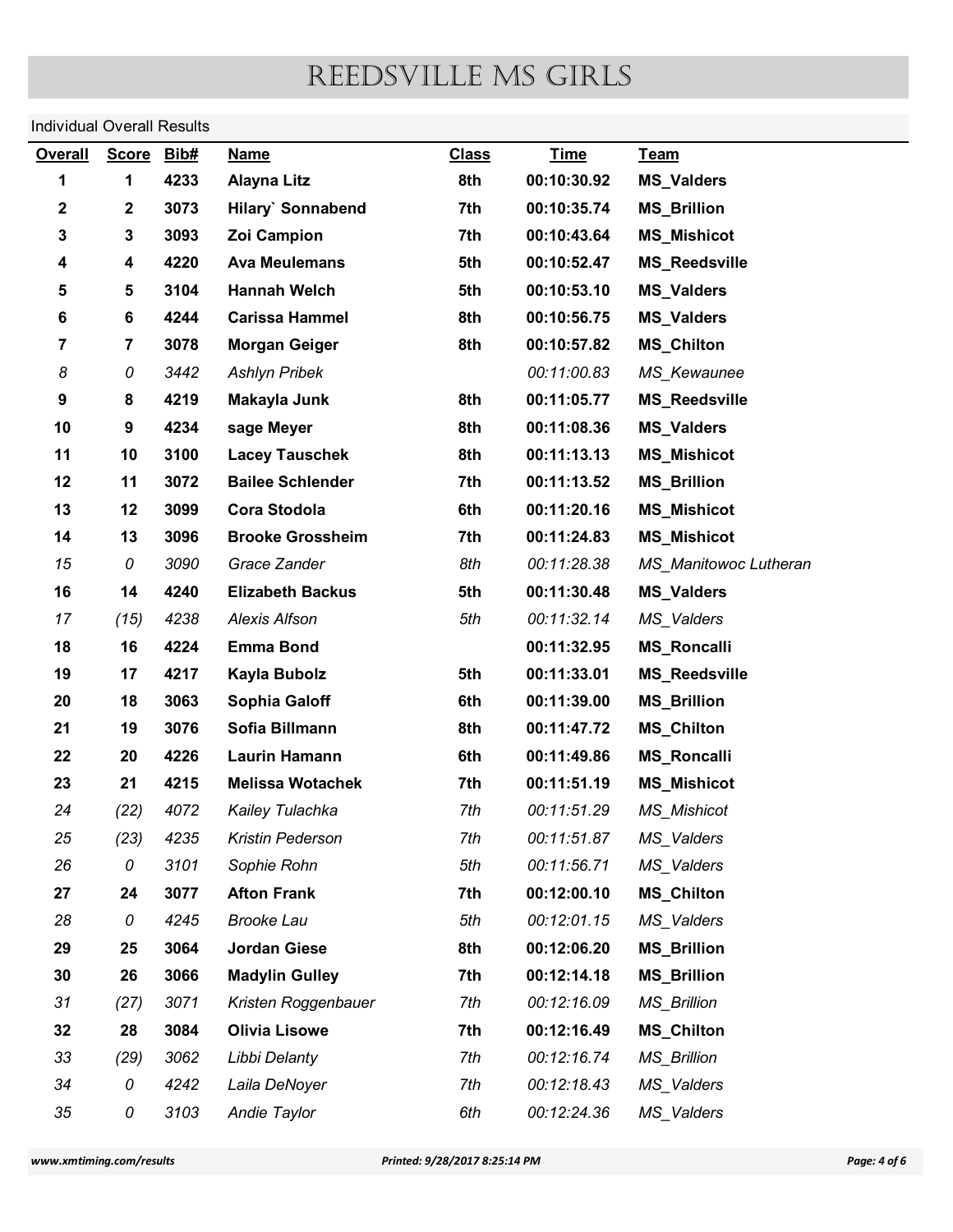| REEDSVILLE MS GIRLS<br><b>MS_Chilton</b><br>3079<br><b>Emily Heller</b><br>5th<br>00:12:26.82<br>36<br>30<br>4232<br>Jenna Wall<br>00:12:31.63<br><b>MS_Roncalli</b><br>37<br>31<br>6th<br>3069<br>Rachel Pope<br>7th<br>00:12:36.45<br><b>MS_Brillion</b><br>38<br>0<br>Sophie Kahlow<br>(32)<br>3083<br>8th<br>00:12:38.16<br><b>MS_Chilton</b><br>39<br>3086<br>Madisyn Tasch<br>5th<br>00:12:40.18<br>MS_Chilton<br>(33)<br>40<br>00:12:41.58<br>3444<br>Grace Wisnicky<br>MS_Kewaunee<br>41<br>0<br>3080<br>Adahlyn Hoerl<br>5th<br>00:12:44.48<br><b>MS_Chilton</b><br>42<br>0<br>4078<br>7th<br>00:12:45.11<br><b>MS_Mishicot</b><br>43<br>(34)<br><b>Kennedy Watkins</b><br>4223<br><b>India Anclam</b><br>7th<br>00:12:51.81<br><b>MS_Roncalli</b><br>35<br>44<br>3085<br>5th<br>00:12:56.55<br><b>MS_Chilton</b><br>45<br><b>Bryleigh Tasch</b><br>0<br>0<br>3061<br>Ameilia Dela Torre<br>8th<br>00:12:58.01<br><b>MS_Brillion</b><br>46<br>47<br>36<br><b>Samantha Braun</b><br>5th<br>00:13:00.94<br>4216<br><b>MS_Reedsville</b><br>4213<br>Allison Wilsmann<br>6th<br>48<br>0<br>00:13:02.73<br><b>MS_Mishicot</b><br><b>Emma Bartels</b><br>8th<br>0<br>3075<br>00:13:07.78<br><b>MS_Chilton</b><br>49<br>4231<br><b>Marina Simmer</b><br>00:13:13.66<br><b>MS_Roncalli</b><br>37<br>50<br>3065<br>Camdyn Guevara-Derber<br>00:13:24.14<br><b>MS_Brillion</b><br>51<br>0<br>6th<br>(38)<br>4229<br>Grace Pribyl<br>6th<br>00:13:32.91<br>MS_Roncalli<br>52<br>3088<br>6th<br>53<br>0<br>Katelyn Walesh<br>00:13:33.62<br><b>MS_Chilton</b><br>4221<br>6th<br>00:13:36.03<br><b>Grace Rezba</b><br><b>MS_Reedsville</b><br>54<br>39<br>3097<br>Ava Oakley<br>5th<br>00:13:37.21<br>55<br>0<br><b>MS_Mishicot</b><br>3098<br>5th<br>56<br>0<br>Emma Schmidt<br>00:13:39.41<br><b>MS_Mishicot</b><br>4228<br>00:13:40.67<br>MS_Roncalli<br>(40)<br>Joslyn Lara<br>57<br>3089<br>5th<br>00:13:43.65<br>58<br>Jaelyn Habeck<br>MS_Manitowoc Lutheran<br>0<br>4222<br>Samantha Stahl<br>6th<br>(41)<br>00:13:44.05<br>MS_Reedsville<br>59<br>00:13:48.09<br>(42)<br>4218<br>Cameran Hoefner<br>6th<br>MS_Reedsville<br>60<br>4236<br>Maggie Risse<br>7th<br>00:13:49.68<br>61<br>MS_Valders<br>0<br>3095<br>5th<br>00:13:50.90<br>62<br>0<br><b>Marriah Gove</b><br><b>MS_Mishicot</b><br>0<br>5th<br>63<br>4249<br><b>Eleanor Peterson</b><br>00:13:51.87<br>MS_Valders<br>Natalie Riederer<br>5th<br>00:14:07.60<br>64<br>0<br>4250<br>MS_Valders<br>5th<br>65<br>0<br>4248<br><b>Lucy Pattee</b><br>00:14:07.71<br>MS_Valders<br>4239<br>Amelia Anderson<br>5th<br>00:14:09.11<br>66<br>0<br>MS_Valders<br>5th<br>00:14:12.17<br>67<br>0<br>4246<br>Kai Meyer<br>MS_Valders<br>3102<br>Ava Schad<br>00:14:17.37<br>68<br>0<br>6th<br>MS_Valders<br><b>Heather Oltmanns</b><br>5th<br>00:14:21.83<br>69<br>0<br>4247<br>MS_Valders |
|------------------------------------------------------------------------------------------------------------------------------------------------------------------------------------------------------------------------------------------------------------------------------------------------------------------------------------------------------------------------------------------------------------------------------------------------------------------------------------------------------------------------------------------------------------------------------------------------------------------------------------------------------------------------------------------------------------------------------------------------------------------------------------------------------------------------------------------------------------------------------------------------------------------------------------------------------------------------------------------------------------------------------------------------------------------------------------------------------------------------------------------------------------------------------------------------------------------------------------------------------------------------------------------------------------------------------------------------------------------------------------------------------------------------------------------------------------------------------------------------------------------------------------------------------------------------------------------------------------------------------------------------------------------------------------------------------------------------------------------------------------------------------------------------------------------------------------------------------------------------------------------------------------------------------------------------------------------------------------------------------------------------------------------------------------------------------------------------------------------------------------------------------------------------------------------------------------------------------------------------------------------------------------------------------------------------------------------------------------------------------------------------------------------------------------------------------------------------------------------------------------------------------------------------------------------------------------------------------------------------------------------------------------------------------------------------------------------------------------------------------------------------------------------------------------------------------------------------|
|                                                                                                                                                                                                                                                                                                                                                                                                                                                                                                                                                                                                                                                                                                                                                                                                                                                                                                                                                                                                                                                                                                                                                                                                                                                                                                                                                                                                                                                                                                                                                                                                                                                                                                                                                                                                                                                                                                                                                                                                                                                                                                                                                                                                                                                                                                                                                                                                                                                                                                                                                                                                                                                                                                                                                                                                                                                |
|                                                                                                                                                                                                                                                                                                                                                                                                                                                                                                                                                                                                                                                                                                                                                                                                                                                                                                                                                                                                                                                                                                                                                                                                                                                                                                                                                                                                                                                                                                                                                                                                                                                                                                                                                                                                                                                                                                                                                                                                                                                                                                                                                                                                                                                                                                                                                                                                                                                                                                                                                                                                                                                                                                                                                                                                                                                |
|                                                                                                                                                                                                                                                                                                                                                                                                                                                                                                                                                                                                                                                                                                                                                                                                                                                                                                                                                                                                                                                                                                                                                                                                                                                                                                                                                                                                                                                                                                                                                                                                                                                                                                                                                                                                                                                                                                                                                                                                                                                                                                                                                                                                                                                                                                                                                                                                                                                                                                                                                                                                                                                                                                                                                                                                                                                |
|                                                                                                                                                                                                                                                                                                                                                                                                                                                                                                                                                                                                                                                                                                                                                                                                                                                                                                                                                                                                                                                                                                                                                                                                                                                                                                                                                                                                                                                                                                                                                                                                                                                                                                                                                                                                                                                                                                                                                                                                                                                                                                                                                                                                                                                                                                                                                                                                                                                                                                                                                                                                                                                                                                                                                                                                                                                |
|                                                                                                                                                                                                                                                                                                                                                                                                                                                                                                                                                                                                                                                                                                                                                                                                                                                                                                                                                                                                                                                                                                                                                                                                                                                                                                                                                                                                                                                                                                                                                                                                                                                                                                                                                                                                                                                                                                                                                                                                                                                                                                                                                                                                                                                                                                                                                                                                                                                                                                                                                                                                                                                                                                                                                                                                                                                |
|                                                                                                                                                                                                                                                                                                                                                                                                                                                                                                                                                                                                                                                                                                                                                                                                                                                                                                                                                                                                                                                                                                                                                                                                                                                                                                                                                                                                                                                                                                                                                                                                                                                                                                                                                                                                                                                                                                                                                                                                                                                                                                                                                                                                                                                                                                                                                                                                                                                                                                                                                                                                                                                                                                                                                                                                                                                |
|                                                                                                                                                                                                                                                                                                                                                                                                                                                                                                                                                                                                                                                                                                                                                                                                                                                                                                                                                                                                                                                                                                                                                                                                                                                                                                                                                                                                                                                                                                                                                                                                                                                                                                                                                                                                                                                                                                                                                                                                                                                                                                                                                                                                                                                                                                                                                                                                                                                                                                                                                                                                                                                                                                                                                                                                                                                |
|                                                                                                                                                                                                                                                                                                                                                                                                                                                                                                                                                                                                                                                                                                                                                                                                                                                                                                                                                                                                                                                                                                                                                                                                                                                                                                                                                                                                                                                                                                                                                                                                                                                                                                                                                                                                                                                                                                                                                                                                                                                                                                                                                                                                                                                                                                                                                                                                                                                                                                                                                                                                                                                                                                                                                                                                                                                |
|                                                                                                                                                                                                                                                                                                                                                                                                                                                                                                                                                                                                                                                                                                                                                                                                                                                                                                                                                                                                                                                                                                                                                                                                                                                                                                                                                                                                                                                                                                                                                                                                                                                                                                                                                                                                                                                                                                                                                                                                                                                                                                                                                                                                                                                                                                                                                                                                                                                                                                                                                                                                                                                                                                                                                                                                                                                |
|                                                                                                                                                                                                                                                                                                                                                                                                                                                                                                                                                                                                                                                                                                                                                                                                                                                                                                                                                                                                                                                                                                                                                                                                                                                                                                                                                                                                                                                                                                                                                                                                                                                                                                                                                                                                                                                                                                                                                                                                                                                                                                                                                                                                                                                                                                                                                                                                                                                                                                                                                                                                                                                                                                                                                                                                                                                |
|                                                                                                                                                                                                                                                                                                                                                                                                                                                                                                                                                                                                                                                                                                                                                                                                                                                                                                                                                                                                                                                                                                                                                                                                                                                                                                                                                                                                                                                                                                                                                                                                                                                                                                                                                                                                                                                                                                                                                                                                                                                                                                                                                                                                                                                                                                                                                                                                                                                                                                                                                                                                                                                                                                                                                                                                                                                |
|                                                                                                                                                                                                                                                                                                                                                                                                                                                                                                                                                                                                                                                                                                                                                                                                                                                                                                                                                                                                                                                                                                                                                                                                                                                                                                                                                                                                                                                                                                                                                                                                                                                                                                                                                                                                                                                                                                                                                                                                                                                                                                                                                                                                                                                                                                                                                                                                                                                                                                                                                                                                                                                                                                                                                                                                                                                |
|                                                                                                                                                                                                                                                                                                                                                                                                                                                                                                                                                                                                                                                                                                                                                                                                                                                                                                                                                                                                                                                                                                                                                                                                                                                                                                                                                                                                                                                                                                                                                                                                                                                                                                                                                                                                                                                                                                                                                                                                                                                                                                                                                                                                                                                                                                                                                                                                                                                                                                                                                                                                                                                                                                                                                                                                                                                |
|                                                                                                                                                                                                                                                                                                                                                                                                                                                                                                                                                                                                                                                                                                                                                                                                                                                                                                                                                                                                                                                                                                                                                                                                                                                                                                                                                                                                                                                                                                                                                                                                                                                                                                                                                                                                                                                                                                                                                                                                                                                                                                                                                                                                                                                                                                                                                                                                                                                                                                                                                                                                                                                                                                                                                                                                                                                |
|                                                                                                                                                                                                                                                                                                                                                                                                                                                                                                                                                                                                                                                                                                                                                                                                                                                                                                                                                                                                                                                                                                                                                                                                                                                                                                                                                                                                                                                                                                                                                                                                                                                                                                                                                                                                                                                                                                                                                                                                                                                                                                                                                                                                                                                                                                                                                                                                                                                                                                                                                                                                                                                                                                                                                                                                                                                |
|                                                                                                                                                                                                                                                                                                                                                                                                                                                                                                                                                                                                                                                                                                                                                                                                                                                                                                                                                                                                                                                                                                                                                                                                                                                                                                                                                                                                                                                                                                                                                                                                                                                                                                                                                                                                                                                                                                                                                                                                                                                                                                                                                                                                                                                                                                                                                                                                                                                                                                                                                                                                                                                                                                                                                                                                                                                |
|                                                                                                                                                                                                                                                                                                                                                                                                                                                                                                                                                                                                                                                                                                                                                                                                                                                                                                                                                                                                                                                                                                                                                                                                                                                                                                                                                                                                                                                                                                                                                                                                                                                                                                                                                                                                                                                                                                                                                                                                                                                                                                                                                                                                                                                                                                                                                                                                                                                                                                                                                                                                                                                                                                                                                                                                                                                |
|                                                                                                                                                                                                                                                                                                                                                                                                                                                                                                                                                                                                                                                                                                                                                                                                                                                                                                                                                                                                                                                                                                                                                                                                                                                                                                                                                                                                                                                                                                                                                                                                                                                                                                                                                                                                                                                                                                                                                                                                                                                                                                                                                                                                                                                                                                                                                                                                                                                                                                                                                                                                                                                                                                                                                                                                                                                |
|                                                                                                                                                                                                                                                                                                                                                                                                                                                                                                                                                                                                                                                                                                                                                                                                                                                                                                                                                                                                                                                                                                                                                                                                                                                                                                                                                                                                                                                                                                                                                                                                                                                                                                                                                                                                                                                                                                                                                                                                                                                                                                                                                                                                                                                                                                                                                                                                                                                                                                                                                                                                                                                                                                                                                                                                                                                |
|                                                                                                                                                                                                                                                                                                                                                                                                                                                                                                                                                                                                                                                                                                                                                                                                                                                                                                                                                                                                                                                                                                                                                                                                                                                                                                                                                                                                                                                                                                                                                                                                                                                                                                                                                                                                                                                                                                                                                                                                                                                                                                                                                                                                                                                                                                                                                                                                                                                                                                                                                                                                                                                                                                                                                                                                                                                |
|                                                                                                                                                                                                                                                                                                                                                                                                                                                                                                                                                                                                                                                                                                                                                                                                                                                                                                                                                                                                                                                                                                                                                                                                                                                                                                                                                                                                                                                                                                                                                                                                                                                                                                                                                                                                                                                                                                                                                                                                                                                                                                                                                                                                                                                                                                                                                                                                                                                                                                                                                                                                                                                                                                                                                                                                                                                |
|                                                                                                                                                                                                                                                                                                                                                                                                                                                                                                                                                                                                                                                                                                                                                                                                                                                                                                                                                                                                                                                                                                                                                                                                                                                                                                                                                                                                                                                                                                                                                                                                                                                                                                                                                                                                                                                                                                                                                                                                                                                                                                                                                                                                                                                                                                                                                                                                                                                                                                                                                                                                                                                                                                                                                                                                                                                |
|                                                                                                                                                                                                                                                                                                                                                                                                                                                                                                                                                                                                                                                                                                                                                                                                                                                                                                                                                                                                                                                                                                                                                                                                                                                                                                                                                                                                                                                                                                                                                                                                                                                                                                                                                                                                                                                                                                                                                                                                                                                                                                                                                                                                                                                                                                                                                                                                                                                                                                                                                                                                                                                                                                                                                                                                                                                |
|                                                                                                                                                                                                                                                                                                                                                                                                                                                                                                                                                                                                                                                                                                                                                                                                                                                                                                                                                                                                                                                                                                                                                                                                                                                                                                                                                                                                                                                                                                                                                                                                                                                                                                                                                                                                                                                                                                                                                                                                                                                                                                                                                                                                                                                                                                                                                                                                                                                                                                                                                                                                                                                                                                                                                                                                                                                |
|                                                                                                                                                                                                                                                                                                                                                                                                                                                                                                                                                                                                                                                                                                                                                                                                                                                                                                                                                                                                                                                                                                                                                                                                                                                                                                                                                                                                                                                                                                                                                                                                                                                                                                                                                                                                                                                                                                                                                                                                                                                                                                                                                                                                                                                                                                                                                                                                                                                                                                                                                                                                                                                                                                                                                                                                                                                |
|                                                                                                                                                                                                                                                                                                                                                                                                                                                                                                                                                                                                                                                                                                                                                                                                                                                                                                                                                                                                                                                                                                                                                                                                                                                                                                                                                                                                                                                                                                                                                                                                                                                                                                                                                                                                                                                                                                                                                                                                                                                                                                                                                                                                                                                                                                                                                                                                                                                                                                                                                                                                                                                                                                                                                                                                                                                |
|                                                                                                                                                                                                                                                                                                                                                                                                                                                                                                                                                                                                                                                                                                                                                                                                                                                                                                                                                                                                                                                                                                                                                                                                                                                                                                                                                                                                                                                                                                                                                                                                                                                                                                                                                                                                                                                                                                                                                                                                                                                                                                                                                                                                                                                                                                                                                                                                                                                                                                                                                                                                                                                                                                                                                                                                                                                |
|                                                                                                                                                                                                                                                                                                                                                                                                                                                                                                                                                                                                                                                                                                                                                                                                                                                                                                                                                                                                                                                                                                                                                                                                                                                                                                                                                                                                                                                                                                                                                                                                                                                                                                                                                                                                                                                                                                                                                                                                                                                                                                                                                                                                                                                                                                                                                                                                                                                                                                                                                                                                                                                                                                                                                                                                                                                |
|                                                                                                                                                                                                                                                                                                                                                                                                                                                                                                                                                                                                                                                                                                                                                                                                                                                                                                                                                                                                                                                                                                                                                                                                                                                                                                                                                                                                                                                                                                                                                                                                                                                                                                                                                                                                                                                                                                                                                                                                                                                                                                                                                                                                                                                                                                                                                                                                                                                                                                                                                                                                                                                                                                                                                                                                                                                |
|                                                                                                                                                                                                                                                                                                                                                                                                                                                                                                                                                                                                                                                                                                                                                                                                                                                                                                                                                                                                                                                                                                                                                                                                                                                                                                                                                                                                                                                                                                                                                                                                                                                                                                                                                                                                                                                                                                                                                                                                                                                                                                                                                                                                                                                                                                                                                                                                                                                                                                                                                                                                                                                                                                                                                                                                                                                |
|                                                                                                                                                                                                                                                                                                                                                                                                                                                                                                                                                                                                                                                                                                                                                                                                                                                                                                                                                                                                                                                                                                                                                                                                                                                                                                                                                                                                                                                                                                                                                                                                                                                                                                                                                                                                                                                                                                                                                                                                                                                                                                                                                                                                                                                                                                                                                                                                                                                                                                                                                                                                                                                                                                                                                                                                                                                |
|                                                                                                                                                                                                                                                                                                                                                                                                                                                                                                                                                                                                                                                                                                                                                                                                                                                                                                                                                                                                                                                                                                                                                                                                                                                                                                                                                                                                                                                                                                                                                                                                                                                                                                                                                                                                                                                                                                                                                                                                                                                                                                                                                                                                                                                                                                                                                                                                                                                                                                                                                                                                                                                                                                                                                                                                                                                |
|                                                                                                                                                                                                                                                                                                                                                                                                                                                                                                                                                                                                                                                                                                                                                                                                                                                                                                                                                                                                                                                                                                                                                                                                                                                                                                                                                                                                                                                                                                                                                                                                                                                                                                                                                                                                                                                                                                                                                                                                                                                                                                                                                                                                                                                                                                                                                                                                                                                                                                                                                                                                                                                                                                                                                                                                                                                |
|                                                                                                                                                                                                                                                                                                                                                                                                                                                                                                                                                                                                                                                                                                                                                                                                                                                                                                                                                                                                                                                                                                                                                                                                                                                                                                                                                                                                                                                                                                                                                                                                                                                                                                                                                                                                                                                                                                                                                                                                                                                                                                                                                                                                                                                                                                                                                                                                                                                                                                                                                                                                                                                                                                                                                                                                                                                |
| 3082<br>00:14:27.55<br>0<br>Peyton Hoerth<br>5th<br><b>MS_Chilton</b><br>70                                                                                                                                                                                                                                                                                                                                                                                                                                                                                                                                                                                                                                                                                                                                                                                                                                                                                                                                                                                                                                                                                                                                                                                                                                                                                                                                                                                                                                                                                                                                                                                                                                                                                                                                                                                                                                                                                                                                                                                                                                                                                                                                                                                                                                                                                                                                                                                                                                                                                                                                                                                                                                                                                                                                                                    |
| 00:14:33.98<br>0<br>3443<br>Lauren Hager<br>MS_Kewaunee<br>71<br><b>MS</b> Roncalli<br>0<br>4227<br>8th<br>00:14:35.10<br>72<br>Emma Holsen                                                                                                                                                                                                                                                                                                                                                                                                                                                                                                                                                                                                                                                                                                                                                                                                                                                                                                                                                                                                                                                                                                                                                                                                                                                                                                                                                                                                                                                                                                                                                                                                                                                                                                                                                                                                                                                                                                                                                                                                                                                                                                                                                                                                                                                                                                                                                                                                                                                                                                                                                                                                                                                                                                    |